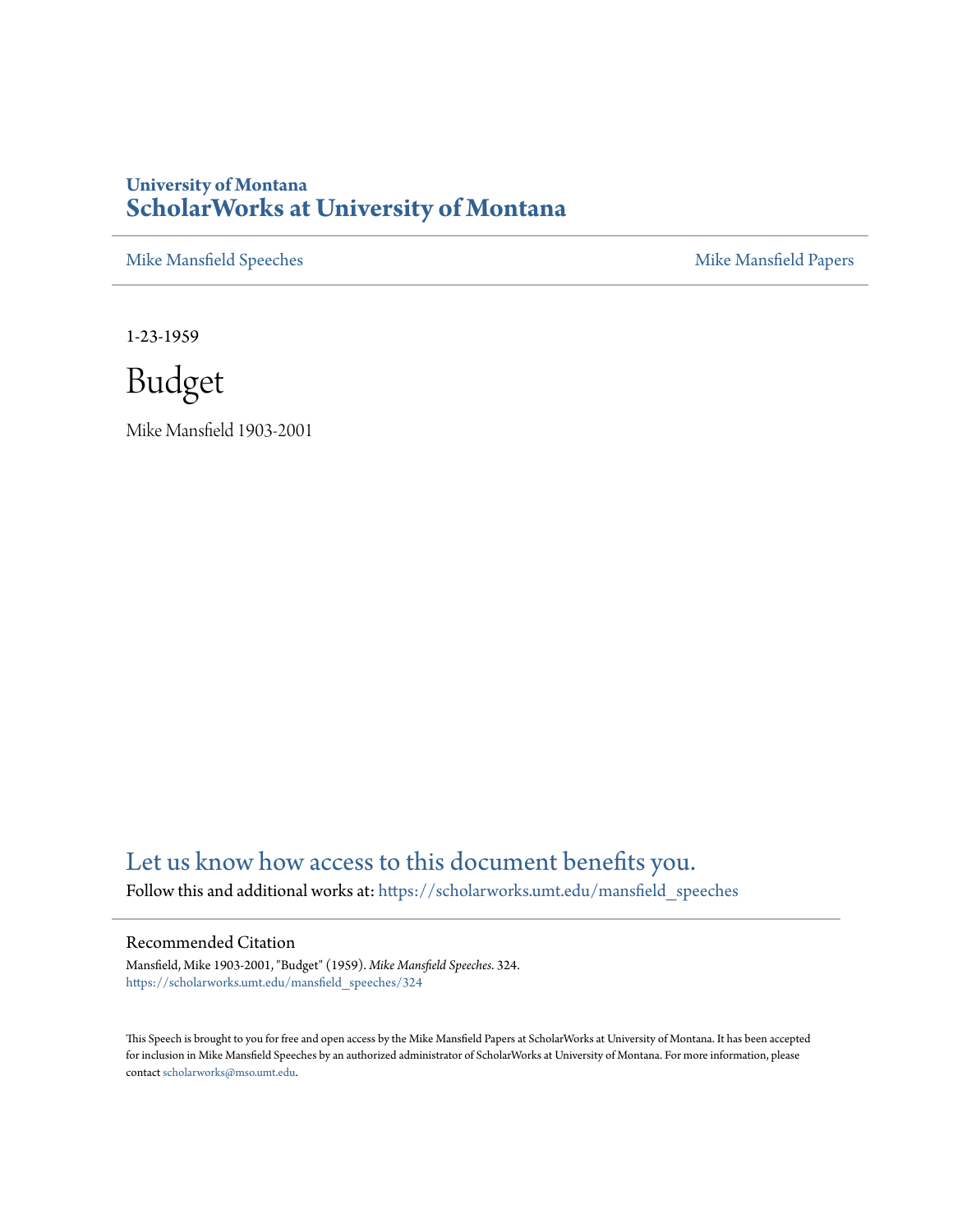Statement of Senator Mike Manafield (D., Montana)

January 23, 1959

 $\Gamma(\cap)$ 

BUDGET

Mr. President:

Just about a year ago, we had bafore us amother budget. I am sure the Administration would like to forget about that budget. I do not see, however, how the Senato can forget about it. It has a grant deal of relevance to this budget -- the Administration's proposed budget for the coming fiscal year, which is now before us.

Last year's budget, Mr. President, was the work of the same Administration which has presented this one. That Administration is not composed of "wild-eyed spenders." Ho. It is composed of conservative, responsible Republicans. Last year, over the President's signature, these conservative, responsible Republicans sent us, not a deficit budget, not a balænced budget but a surplus budget. The United States government, they pontificated, would take in \$74.4 billions and expend \$73.9 billions. That means, they said, a surplus of 0500 million. Well, Mr. President, it is obvious that the difference between \$74.4 billion and \$73.9 billion is \$500 million. What is not obvious is what happened to it! Where is the \$500 million surplus which these conservative, responsible Republicans of the Administration promised us? It disappeared. It disappeared in a deficit of \$12.9 billion dollars -- the highest, most-inflationary, budgetary deficit in peace-time in the history of the nation. The Administration looked under the bed and in the closets for the surplus but all it could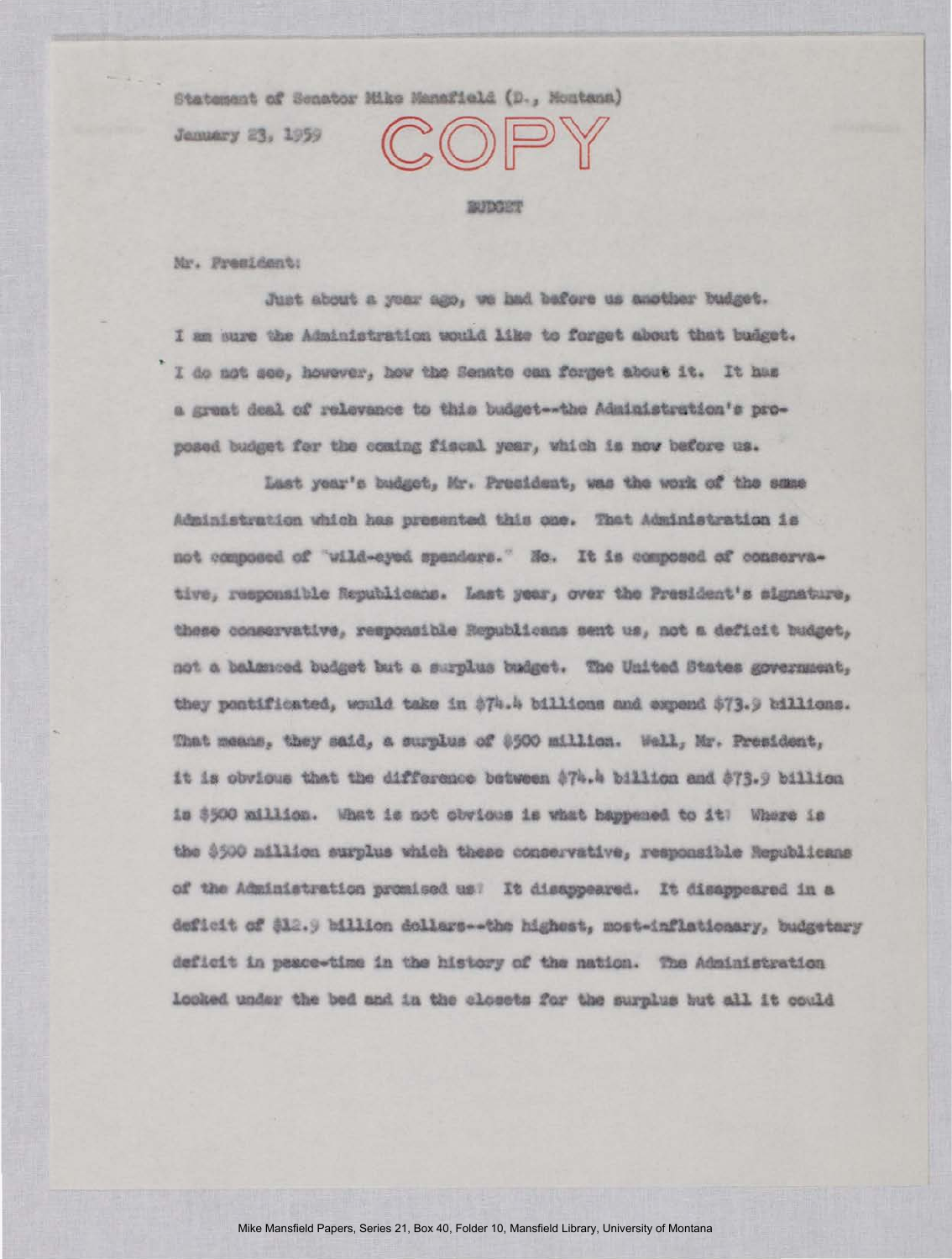find was a deficit, a vast deficit. Somebody made a switch. Who did it? Even in their most partisan tirades during the last election. Mr. President, Administrative spokesmen could not bring themselves to put the responsibility for the deficit on the Congress. They could only raise a hue and cry against "wild-eyed spendars" who might cause deficits in the future. But who is to blame for the present deficit:

COPY

Some Republicans put the blame on the recession -- which out estimated revenues. Now, Mr. President, a recession is not an act of God. It is not a flood. It is not a draught. It is a consequence of the acts or inaction of men. In this country, it is largely the consequence of the acts or inaction of the Administration, particularly when that Administration has a Congress which is willing to respond to any responsible requests to prevent one, as the last Congress was. What happened last year, Mr. President: Did this Administration ask for Congressional action when the signs of recession began to appear? No, it spoke instead of healthy readjustments or rolling readjustments or seasthing of that kind. Last year it took weeks of reiteration on the floor of the Senate and House to bring the Administration to the point where it would even recognize that there was a recession and it was not going to be emiled or whistled away. It took pleading, prodding and pushing from the Congress to get the leadership to act on that fact.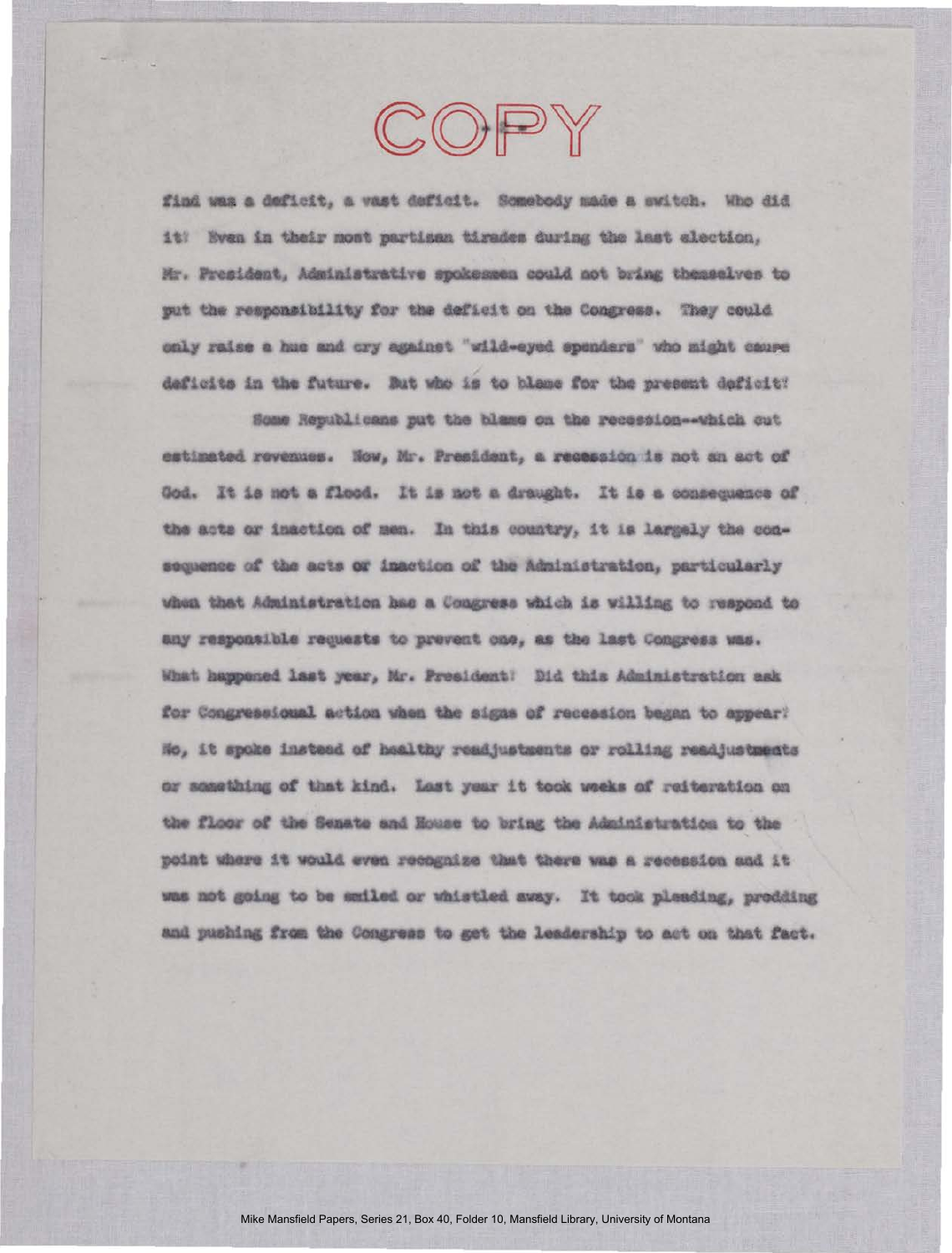By the time the Administration was parsuaded, tens of billions of dollars of production and billions of dollars of wages and income had already been lost in industrial shut-downs. And, hence, billions wore lost in revenue. That was whore the surplue disappeared, and that was where most of the deficit came from. It came from shut-down factories and idled hands. The blow dealt to the budget by the recession of 1957-58 was great and the blow to human beings was even greater.

COPY

But does a Republican Administration ever learn, Mr. President? No, the Administration says wages are too high. The Administration says, watch out for the "wild-eyed spenders." Do members of this body think their wages are too high? Well, most Americans are earning considerably less. Horeover, I look around this Chamber and I see no "wild-eyed spenders' who produced the deficit in last year's budget. If I overlook one, I should be glad to yield for the purpose of having him pointed out.

I should not have referred to the past, Mr. President, if the manner in which this year's budget has been presented did not suggest that Republican Administrations, in fact, never do learn. Once again the political budgeteers have gone to work. Once again we are promised a surplus budget -- this time not \$500 million but \$570 million---nt a level of \$77 billion in expenditures. The whole tricky business is presented with the stern admonition that it is "up to Congress." How just what does that mesn, Mr. President! What is it that is "up to Congress!" Is it up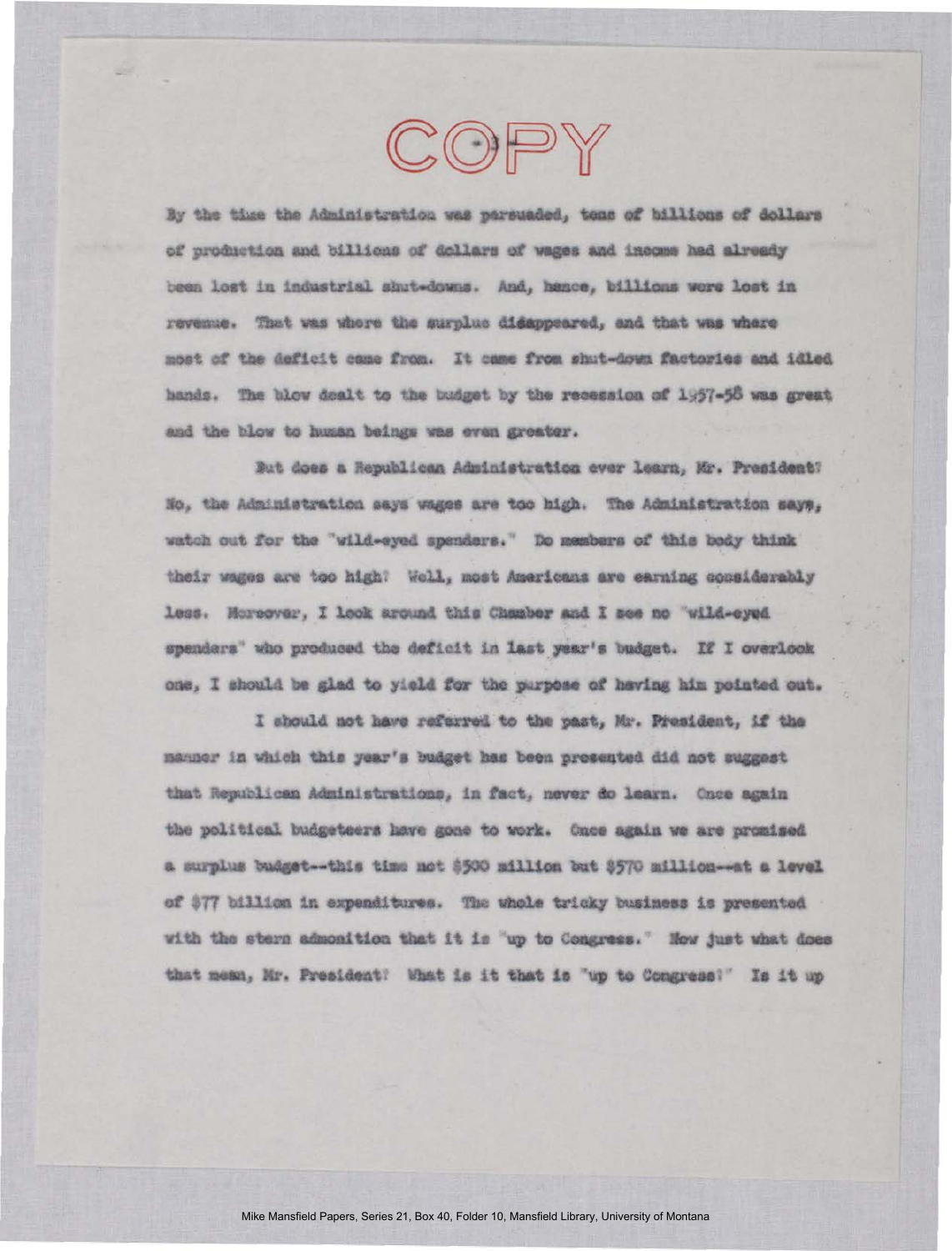to Congress to increase this budget? Is it up to Congress to cut it? Is it up to Congress both to increase and to decrease it: Or does it mean, Mr. President, that if we run another deficit of \$10 or \$12 billion, Congress will be responsible even if it does not alter a single figure.

COPY

There is more in this procedure than the customary Administration obsession with balanced budget, which somehow it has rarely managed to balance. This procedure of "it is up to Congress" is a formula for the evasion of responsibility. It is political budgeteering of the worst kind. If the Administration believes in this budget of \$77 billion then why doesn't it say so? If it does not then why has it been presented in this form at all?

Lest there be any doubt about the political nature of this presentation, I remind the Senate of the hints with which it is decorated, hints of a possible tax out next year, an election year. But in this budget, taxes are not cut; they are increased. What kinds of taxes? Taxes on the higher brackets of the income tax? A closing up of the holes which have so turned these braskets into a sieve that evasion by inflated deductions and allowances now borders on a national disgrace? Ho, Mr. President, not that; that area is sacrosanct to this wealthy man's administration. Ho, the fnorosses in taxes in this budget are directed at first class postal rates. If we accept this budget as it is we shall be compelled to increase the postage rates on a letter from four cents to five. Does the budget call for an increase on the rates of junk